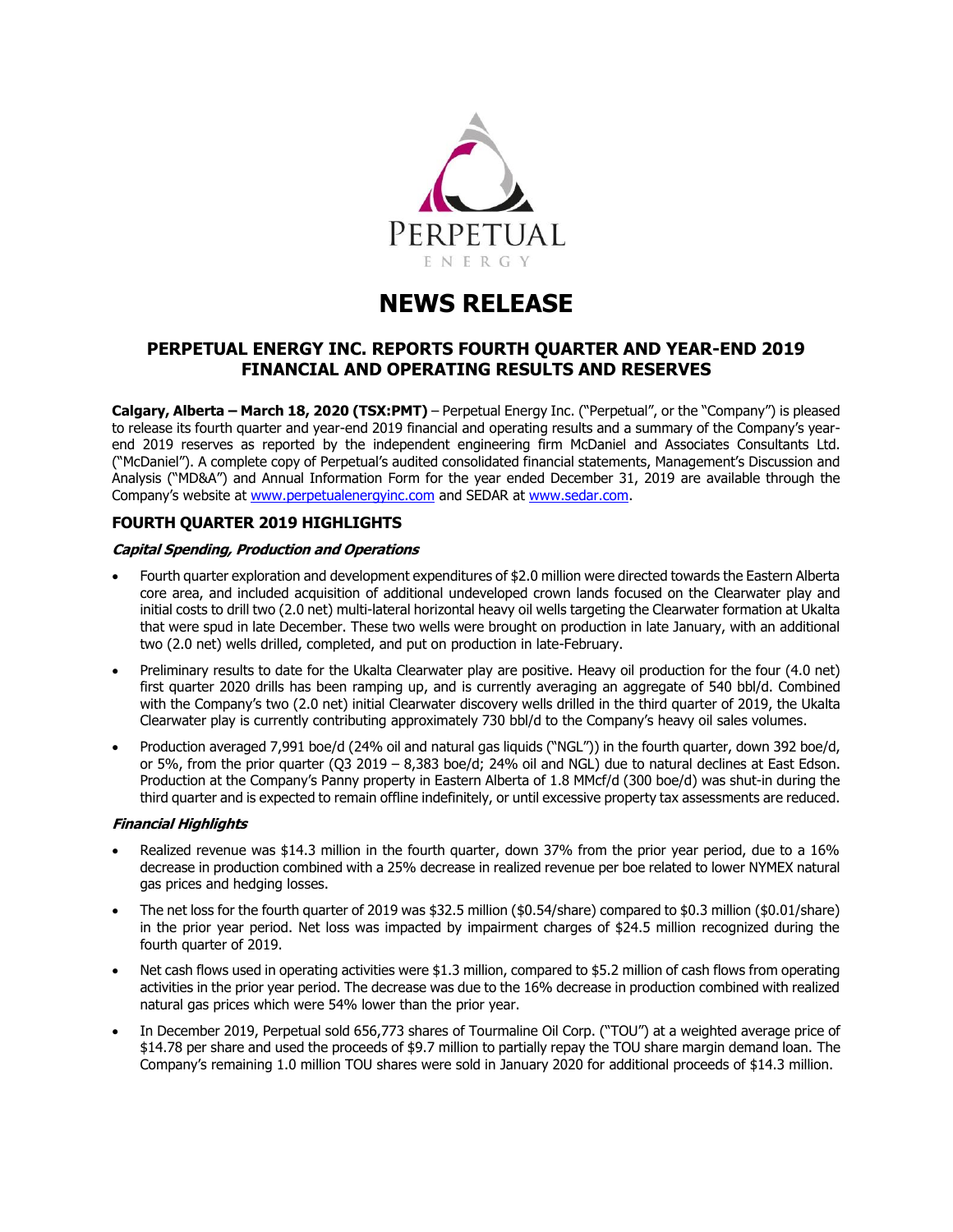# **YEAR-END 2019 FINANCIAL AND OPERATING RESULTS**

## **Capital Spending, Production and Operations**

- Perpetual's 2019 exploration and development capital program of \$12.9 million was funded from adjusted funds flow, with investment weighted to heavy oil drilling in Eastern Alberta.
	- $\circ$  Spending in Eastern Alberta in 2019 was \$11.7 million, and consisted primarily of a five well (5.0 net) heavy oil horizontal drilling program. At Mannville, three (3.0 net) wells were drilled in the second quarter of 2019, along with a re-entry to add two additional laterals to an existing oil well. Capital was also directed towards the Ukalta area of Eastern Alberta, where two (2.0 net) exploratory multi-lateral wells were drilled targeting the Clearwater formation. Positive results were followed up by the four (4.0 net) well drilling program initiated late in the fourth quarter. Exploration and development expenditures also included funds to acquire additional undeveloped crown lands focused on the Clearwater play in its Eastern Alberta core area.
	- $\circ$  In response to low natural gas prices, spending in West Central in 2019 was just \$1.2 million, and was primarily directed towards the installation of field compression equipment and a sweetening tower to restore several higher liquids ratio natural gas wells back to production.
- For the year ended December 31, 2019, Perpetual spent \$1.7 million (2018 \$2.0 million) on abandonment and reclamation projects under the AER's area-based closure approach and has received 20 reclamation certificates to date (2018 – 18 reclamation certificates). Asset retirement obligation expenditures of \$1.5 million are forecast in 2020, focused in Eastern Alberta.
- Production in 2019 averaged 8,988 boe/d (22% oil and NGL), a decrease of 15% from 10,594 boe/d (17% oil and NGL) in 2018. Production peaked during the first quarter of 2019 and then declined for the remainder of the year, as drilling activity at East Edson was deferred pending higher natural gas prices. With capital spending focused on heavy oil drilling activities in Eastern Alberta, heavy oil production grew 17% to average 1,224 bbl/d in 2019 (2018 - 1,050 bbl/d).
- Perpetual's operating netback of \$37.7 million (\$11.50/boe) decreased 29% from \$53.3 million (\$13.79/boe) in 2018. The decrease was due to a 15% decline in production combined with the 18% decrease in realized revenue, which was the result of lower realized natural gas and NGL prices of 9% and 23%, respectively.

## **Financial Highlights**

- Realized revenue was \$73.6 million, down 18% from the prior year as a result of the 15% decrease in production combined with a 3% decrease in realized revenue per boe. The market diversification contract added \$0.64/Mcf (2018 - \$1.02/Mcf) on the relative strength of daily index prices at the five downstream markets compared to the AECO Daily Index. In response to TC Energy's changes to maintenance operating protocols that were implemented early in the fourth quarter, Perpetual modified its market diversification contract to shift the pricing point back to AECO for the December 2019 to October 2020 period, and recorded a realized gain of \$2.7 million (\$0.17/Mcf). For the year ended December 31, 2019, Perpetual recorded \$0.8 million of realized losses on derivatives, comprised of \$3.4 million of gains on natural gas hedges which were more than offset by losses of \$4.2 million from crude oil and NGL hedges.
- Net loss for 2019 was \$94.0 million (\$1.56/share), up from \$20.4 million in 2018 (\$0.34/share). The net loss was negatively impacted by the \$21.9 million unrealized loss on derivatives (2018 – unrealized gain of \$5.7 million) in addition to impairment losses of \$47.1 million which were recognized in 2019 (2018 - \$7.2 million), reflecting the decrease in forward natural gas pricing during 2019. These changes were partially offset by an unrealized loss of \$3.2 million recognized in 2019 related to the change in fair value of the TOU share investment, compared to an unrealized loss of \$9.6 million recognized in the prior year.
- Net cash flow from operating activities was \$17.8 million compared to \$31.5 million in 2018. The decrease was driven by lower production of 15%, as total Company realized revenue per boe of \$22.43/boe was only 3% lower than the prior year (2018 - \$23.07/boe) with the increased weighting of oil and NGL in the production mix.
- For the year ended December 31, 2019, adjusted funds flow was \$14.5 million (\$0.24/share), down \$15.6 million (52%) from \$30.2 million (\$0.50/share) in 2018 as the impact of the 15% year-over-year decrease in production combined with lower natural gas and NGL prices outweighed the 2% decrease in cash costs and increased heavy oil production.
- At December 31, 2019, Perpetual had total net debt of \$118.1 million, up \$5.5 million (5%) from December 31, 2018. The increase was due primarily to a \$3.2 million decrease in the fair value of the TOU share investment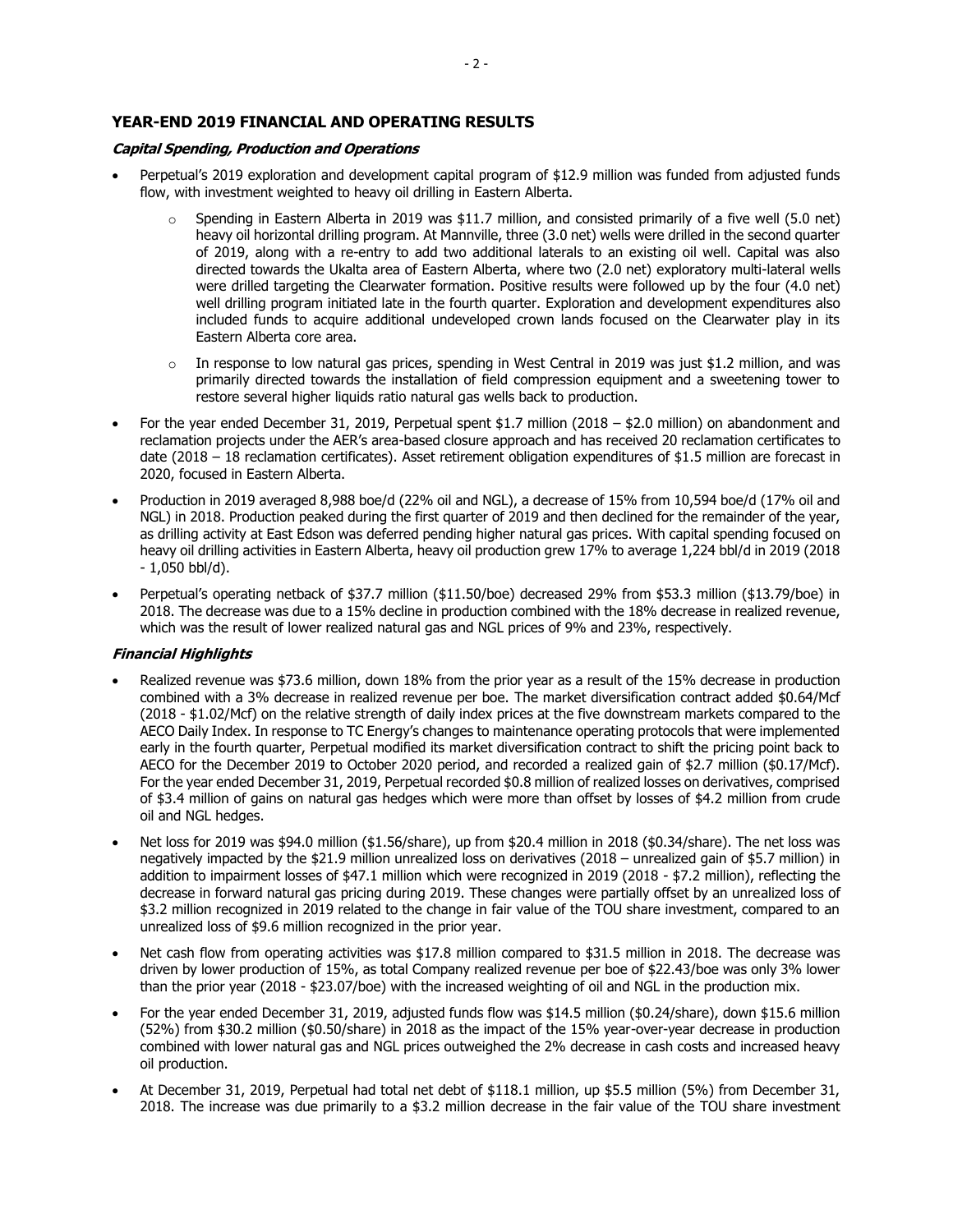during 2019, combined with an incremental \$1.1 million of 2022 Senior Notes that were issued in connection with the early redemption of the 2019 Senior Notes in the second quarter. Revolving bank debt increased by \$5.0 million during 2019 to \$47.6 million at December 31, 2019 due to a \$5.0 million repayment of the TOU share margin demand loan during the year.

# **SEQUOIA LITIGATION**

The Court of Queen's Bench issued its decision related to the Statement of Claim filed on August 3, 2018 against Perpetual and its President and Chief Executive Officer ("CEO") with respect to the Company's disposition of shallow gas assets in Eastern Alberta to an unrelated third party on October 1, 2016 (the "Sequoia Litigation"). The decision dismissed and struck all claims against the Company's CEO and all but one of the claims filed by PwC in its capacity as trustee in bankruptcy (the "Trustee") against Perpetual. The Court did not find that the test for summary dismissal relating to whether the transaction was an arm's length transfer for purposes of section 96(1) of the Bankruptcy and Insolvency Act (the "BIA") was met, on the balance of probabilities. Accordingly, the BIA claim was not dismissed or struck and only that part of the claim can continue against Perpetual. The Trustee filed a notice of appeal with the Court of Appeal of Alberta, contesting the decision, and Perpetual filed a similar notice of appeal contesting the BIA claim portion of the decision. The appeal proceedings are scheduled to be heard in December 2020.

On January 28, 2020, the Court of Appeal issued its decision with respect to Perpetual's application for security for costs, requiring the Trustee to post security with the Court of Appeal in the amount of \$0.2 million. Applications have been filed by the Trustee to appeal the security for costs decision and alter the reasons for the decision. The Court of Appeal is scheduled to hear these applications in June 2020.

On February 25, 2020, Perpetual filed a new application to strike and summarily dismiss the BIA claim on the basis that there was no transfer at undervalue, and Sequoia was not insolvent at the time of the transaction nor caused to be insolvent by the transaction. The Court is scheduled to hear this application in June 2020.

Management expects that the Company is more likely than not to be successful in defending against the Sequoia Litigation such that no damages will be awarded against it, and therefore, no amounts have been accrued as a liability in Perpetual's financial statements.

## **2020 GUIDANCE**

The Company's Board of Directors approved a capital spending program of \$6 million for the first quarter of 2020 to drill four (4.0 net) multi-lateral horizontal wells at Ukalta. Perpetual's reserve-based credit facility is currently undergoing its borrowing limit redetermination which is likely to reduce the current \$45 million borrowing limit effective March 31, 2020 due to reductions in bank lending commodity price forecasts. Any reductions in the credit facility borrowing limit will reduce the Company's available liquidity. To preserve liquidity, the Company will defer further capital spending until the credit facility borrowing limit redetermination has been completed. The Company will issue its 2020 Guidance once the borrowing limit redetermination is known and capital spending plans have been determined.

## **YEAR-END 2019 RESERVES**

To preserve value during the low natural gas price environment in 2019, Perpetual limited capital spending on natural gas assets, executing a capital program funded through 2019 adjusted funds flow with investment weighted to heavy oil drilling and waterflood activities. Strong performance of the base assets resulted in 4% growth in proved and probable reserves year-over-year excluding production. Proved and probable reserves in the Company's Eastern Alberta Heavy Oil properties grew 10% excluding production, while East Edson natural gas and NGL reserves grew 2% excluding production bringing Perpetual's year-end reserves just one percent lower to 67.1 MMboe, comprised of 17% oil and NGL (2018 – 67.9 MMboe, 15% oil and NGL).

The quality of Perpetual's assets and positive momentum to drive operational and execution excellence in its core operating areas are demonstrated by the highlights below:

- Total proved plus probable reserves were 67.1 MMboe at December 31, 2019, adding proved plus probable reserves of 2.4 MMboe to replace 74% of 2019 production of 3.3 MMboe with total net capital spending of \$12.9 million. The increase in proved plus probable reserves was driven by strong well performance at East Edson combined with positive waterflood response and additions from successful heavy oil drilling programs.
- Total proved producing reserves were 16.0 MMboe at December 31, 2019, down 7% from year-end 2018 and proved plus probable producing reserves were 19.8 MMboe at December 31, 2019, down 9% from year-end 2018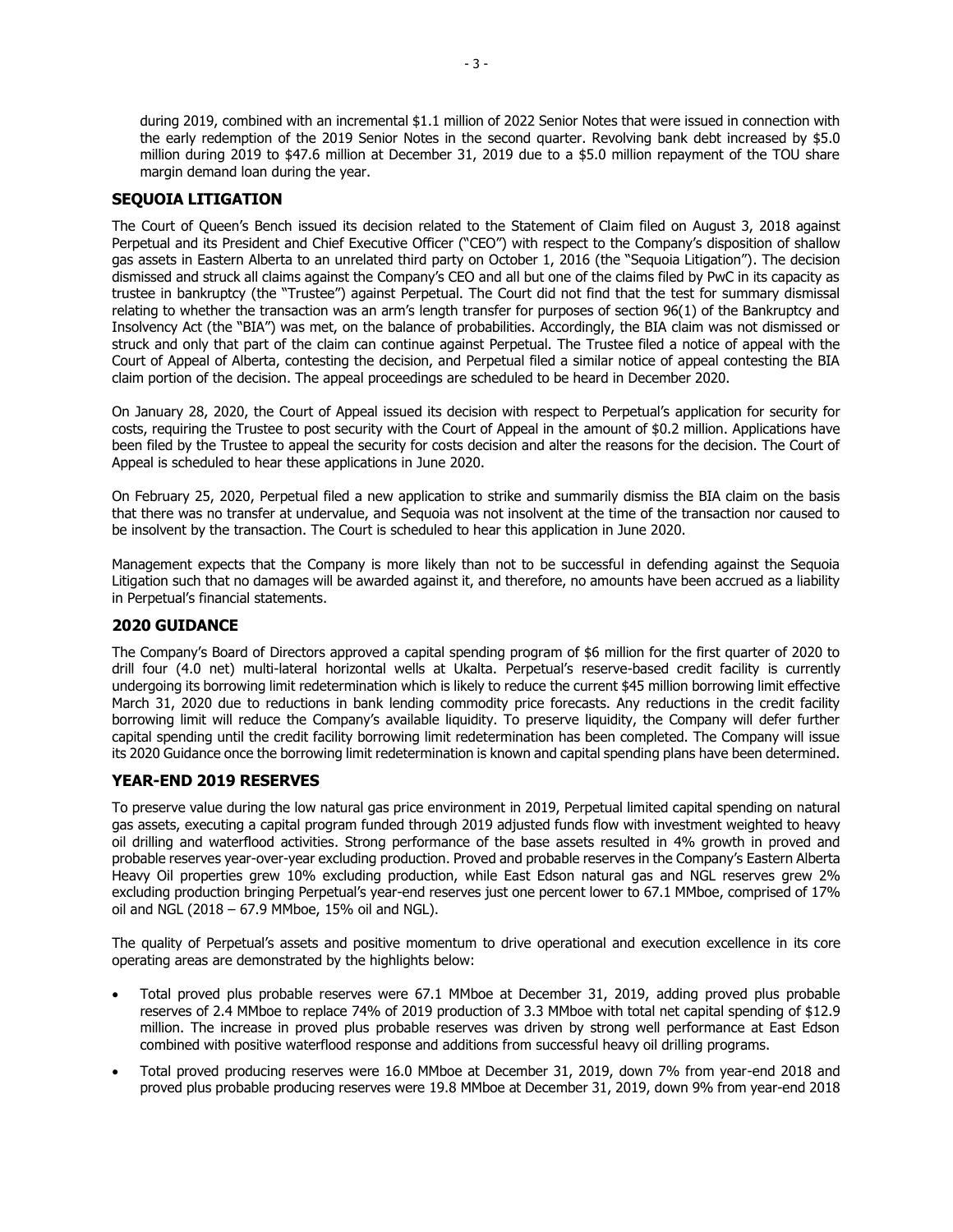and represented 30% of total proved plus probable reserves. Proved reserves represented 60% of the Company's total proved plus probable reserves.

- East Edson represents 89% (2018 90%) of total proved plus probable reserves at year-end 2019. The drilling program at East Edson was suspended in 2019 due to low forward natural gas prices at AECO, however, technical reserve additions related to stronger than forecast well performance and improved liquids recovery drove reserve additions that partially offset production.
- Drilling of 2.0 net exploratory wells in the new Ukalta area resulted in additions of 549 Mboe on a total proved basis and 736 Mboe on a total proved plus probable basis.
- Production from heavy oil wells at Mannville of 0.45 MMboe was offset by increases of 0.45 MMboe to proved plus probable reserves mainly related to the positive results of development drilling in 2019. While Mannville heavy oil reserves account for just 7% of the Company's total proved plus probable reserves, these higher netback reserves at forecast commodity prices represent 18% of the NPV10 value of Perpetual's proved plus probable reserves.
- Exploration and development capital spending of \$12.9 million in 2019, largely focused on heavy oil projects, resulted in finding and development ("F&D") costs of \$10.54/boe on a proved plus probable basis, including changes in future development capital ("FDC").
- Based on an equal weighting of three consultant average price (McDaniel, GLJ, Sproule) forecasts (the "Consultant Average Price Forecast") used by McDaniel, the net present value ("NPV") of Perpetual's total proved plus probable reserves (discounted at 10%) before income tax, was \$297.3 million (2018 – \$361.3 million). The decrease related primarily to a decrease in the independent reserve evaluators' forecast for natural gas prices at year-end 2019 as compared to the prior year. The inclusion this year of all abandonment, decommissioning and reclamation obligations had an impact of reducing value by \$11.9 million, which reflects the additional obligations for nonreserve well costs and facility and pipeline costs that had not been included in the reserve report in prior years.
- Based on the Consultant Average Price Forecast, Perpetual's reserve-based net asset value ("NAV") (discounted at 10%) at year-end 2019 is estimated at \$200.5 million (\$3.27 per share) as compared to \$276.6 million (\$4.59 per share) at year-end 2018, primarily due to lower forecast natural gas prices.

## **Reserves Disclosure**

Working interest reserves included herein refer to working interest reserves before royalty deductions. Reserves information is based on an independent reserves evaluation report prepared by McDaniel with an effective date of December 31, 2019 (the "McDaniel Report"), and has been prepared in accordance with National Instrument 51-101 ("NI 51-101") using the Consultant Average Price Forecast. Complete NI 51-101 reserves disclosure including after-tax reserve values, reserves by major property and abandonment costs will be included in Perpetual's Annual Information Form ("AIF"), which, when filed, will be available on the Company's website at [www.perpetualenergyinc.com](http://www.perpetualenergyinc.com/) and SEDAR at [www.sedar.com.](http://www.sedar.com/) Perpetual's reserves at December 31, 2019 are summarized below: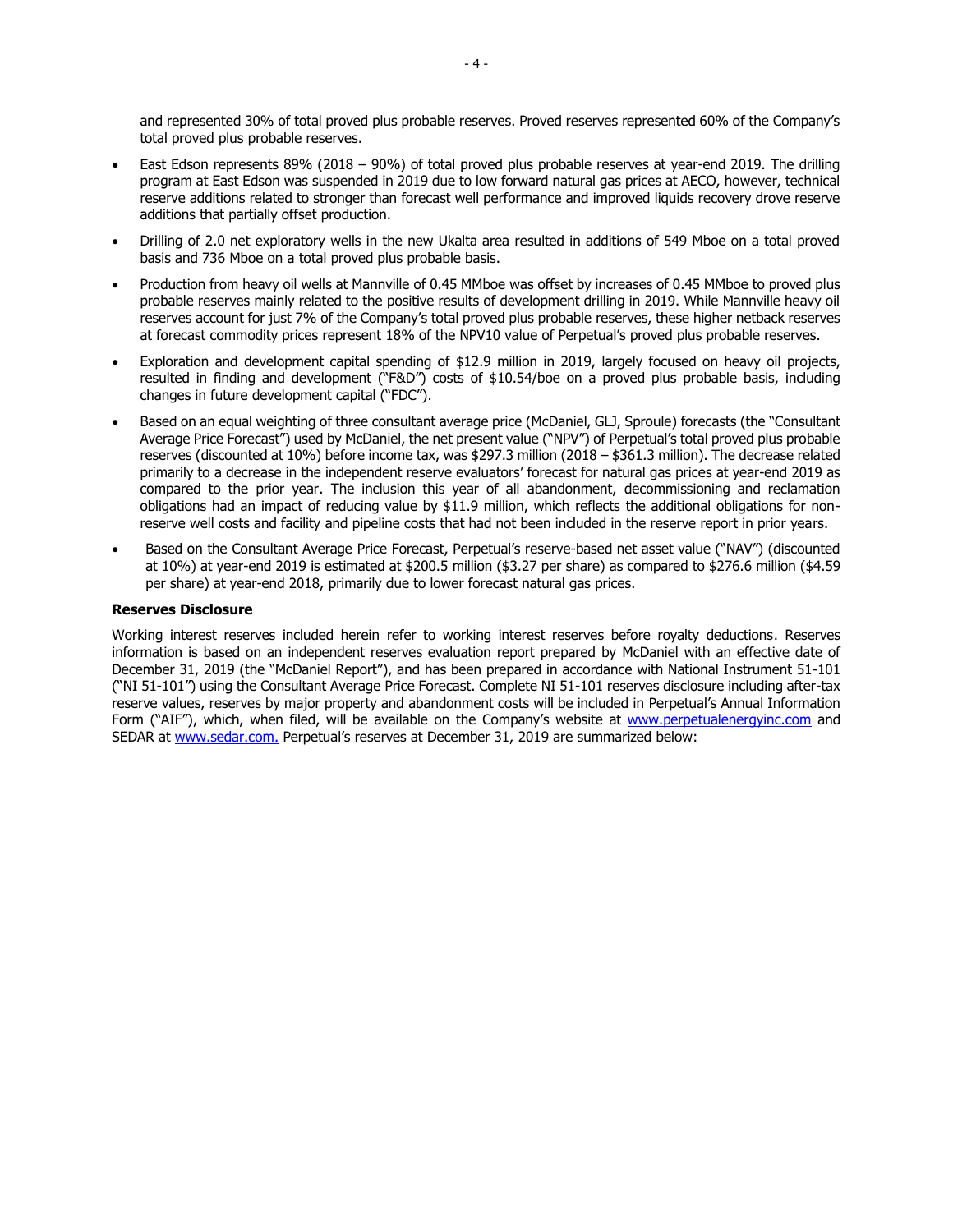#### **Working Interest Reserves at December 31, 2019(1)**

|                                   | Light and<br><b>Medium</b><br><b>Crude Oil</b><br>(Mbbl) | <b>Heavy</b><br>Oil<br>(Mbbl) | <b>Conventional</b><br><b>Natural Gas</b><br>(MMcf) | Natural Gas<br>Liauids<br>(Mbbl) | Oil<br><b>Equivalent</b><br>(Mboe) |
|-----------------------------------|----------------------------------------------------------|-------------------------------|-----------------------------------------------------|----------------------------------|------------------------------------|
| Proved Producing                  | 16                                                       | 2,177                         | 75,183                                              | 1,324                            | 16,047                             |
| Proved Non-Producing              |                                                          | 106                           | 2,035                                               | 8                                | 453                                |
| Proved Undeveloped                |                                                          | 1,177                         | 124,331                                             | 1,898                            | 23,797                             |
| <b>Total Proved</b>               | 16                                                       | 3,460                         | 201,549                                             | 3,230                            | 40,298                             |
| Probable Producing                | 4                                                        | 586                           | 17,219                                              | 305                              | 3,765                              |
| Probable Non-Producing            |                                                          | 21                            | 6,838                                               | 83                               | 1,244                              |
| Probable Undeveloped              |                                                          | 1,046                         | 109,652                                             | 2,429                            | 21,750                             |
| <b>Total Probable</b>             | 4                                                        | 1,653                         | 133,710                                             | 2,817                            | 26,759                             |
| <b>Total Proved plus Probable</b> | 21                                                       | 5,113                         | 335,259                                             | 6,047                            | 67,057                             |

 $(1)$  May not add due to rounding.

Total proved reserves at December 31, 2019 account for 60% (2018 – 63%) of total proved plus probable reserves. Proved producing reserves of 16.0 MMboe comprise 40% (2018 – 41%) of total proved reserves. Proved plus probable producing reserves of 19.8 MMboe represent 30% (2018 – 32%) of total proved plus probable reserves.

## **Reserves Reconciliation**

## **Working Interest Reserves(1)**

|                                         |               |                 | <b>Proved and</b> |
|-----------------------------------------|---------------|-----------------|-------------------|
| <b>Barrels of Oil Equivalent (Mboe)</b> | <b>Proved</b> | <b>Probable</b> | <b>Probable</b>   |
| Opening Balance, December 31, 2018      | 42,461        | 25,439          | 67,899            |
| Extensions and Improved Recovery        | 191           | 392             | 584               |
| <b>Discoveries</b>                      | 550           | 187             | 737               |
| <b>Technical Revisions</b>              | 707           | 801             | 1,508             |
| Acquisitions                            |               |                 |                   |
| <b>Dispositions</b>                     |               |                 |                   |
| Production                              | (3,277)       |                 | (3,277)           |
| <b>Economic Factors</b>                 | (334)         | (60)            | (394)             |
| Closing Balance, December 31, 2019      | 40,298        | 26,759          | 67,057            |

 $(1)$  May not add due to rounding.

McDaniel recorded net positive technical revisions of 1.5 MMboe related to performance on a proved plus probable basis in 2019. Positive technical revisions of 1.1 MMboe were attributed to improved performance of existing wells in both West Central and Eastern areas and 0.4 MMboe were related to increases in reserve assignments relating to drilling locations in the East Edson area.

The table below summarizes the FDC estimated by McDaniel by play type to bring non-producing and undeveloped reserves to production.

#### **Future Development Capital(1)**

| (\$ millions)               | 2020                     | 2021                     | 2022 | 2023 | 2024                     | Remainder | <b>Total</b> |
|-----------------------------|--------------------------|--------------------------|------|------|--------------------------|-----------|--------------|
| Eastern Alberta Shallow Gas | $\overline{\phantom{0}}$ | 0.5                      | 0.7  | -    | $\overline{\phantom{0}}$ |           | 1.1          |
| Mannville Heavy Oil         | 5.3                      | 4.5                      | 6.6  | 5.8  |                          |           | 22.3         |
| Ukalta                      | 6.7                      | $\overline{\phantom{0}}$ | -    |      | -                        |           | 6.7          |
| East Edson Wilrich          | 22.9                     | 44.3                     | 33.8 | 38.8 | 37.4                     | 151.5     | 328.6        |
| <b>Total</b><br>$\sim$      | 34.9                     | 49.3                     | 41.1 | 44.6 | 37.4                     | 151.5     | 358.8        |

 $(1)$  May not add due to rounding.

McDaniel estimates the FDC required to convert proved plus probable non-producing and undeveloped reserves to proved producing reserves, to be \$358.8 million at December 31, 2019, up \$12.8 million from year-end 2018. On a proved plus probable basis, FDC decreased by \$0.8 million related to the future development of reserves at East Edson and increased \$7.0 million in the Mannville heavy oil area and by \$6.7 million in the new Ukalta area. The East Edson development plan has 66 (63.3 net) undeveloped locations (2018 – 63.3 net locations) in the total proved plus probable eight-year development plan. The Mannville Heavy Oil area has 19 (19.0 net) undeveloped locations in the total proved plus probable category, an increase of 3 from year-end 2018. The Ukalta Oil area has 5 (5.0 net) undeveloped locations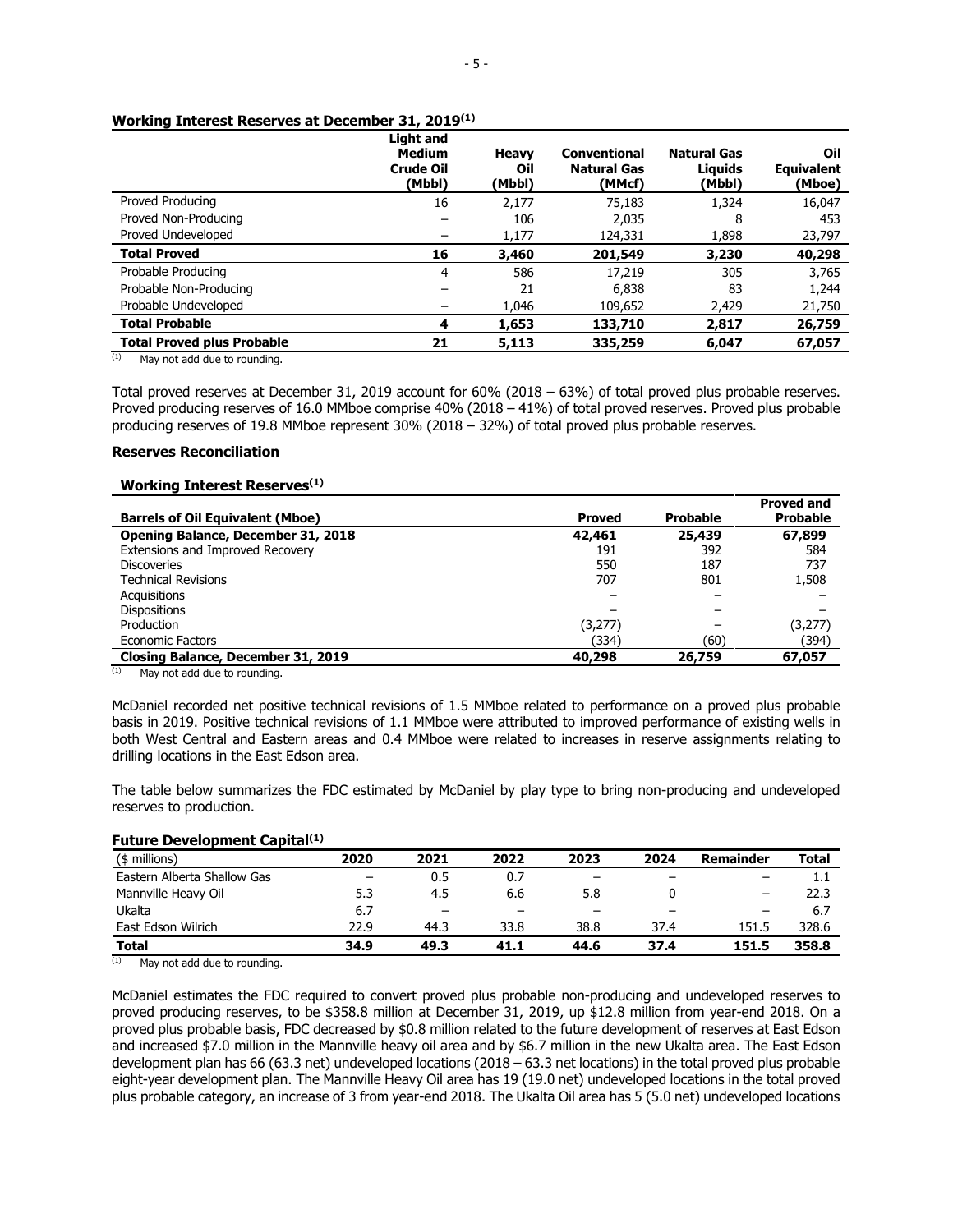in the total proved plus probable category. The projects are forecast by McDaniel to generate annual operating cash flow in excess of the annual FDC, making the projects self-funding.

## **RESERVE LIFE INDEX**

Perpetual's proved plus probable reserves to production ratio, also referred to as reserve life index ("RLI"), was 21.5 years at year-end 2019, while the proved RLI was 13.5 years, based upon the 2020 production estimates in the McDaniel Report. The following table summarizes Perpetual's historical calculated RLI.

#### **Reserve Life Index(1)**

| Year-end                                                                                                 | 2019 | 2018 | 2017 | 2016 | 2015  |
|----------------------------------------------------------------------------------------------------------|------|------|------|------|-------|
| <b>Total Proved</b>                                                                                      |      | ᅩᆚᆞ  | フ・エ  | : פ  | . . - |
| Total Proved plus Probable                                                                               |      | 19.9 | ∸∸⊷  |      | .     |
| (1)<br>Calculated as year-end reserves divided by year one production estimate from the McDaniel Report. |      |      |      |      |       |

## **NET PRESENT VALUE OF RESERVES SUMMARY**

Perpetual's oil, natural gas and NGL reserves were evaluated by McDaniel using the Consultant Average Price Forecast effective January 1, 2020 and include the forecast impact of the Company's market diversification contract, but prior to provision for financial oil and natural gas price hedges, foreign exchange contracts, income taxes, interest, debt service charges and general and administrative expenses. The following table summarizes the NPV of future revenue from reserves at January 1, 2020, assuming various discount rates:

**Unit Value** 

#### **NPV of Reserves, before income tax(1)(2)**

| (\$ millions except as noted)     | <b>Undiscounted</b> | <b>5%</b> | 10% | 15% | <b>Discounted</b><br>at<br>20% | unit value<br><b>Discounted</b><br>at 10%/Year<br>(\$/boe) <sup>(3)</sup> |
|-----------------------------------|---------------------|-----------|-----|-----|--------------------------------|---------------------------------------------------------------------------|
| Proved Producing                  | 81                  | 82        | 75  | 68  | 62                             | 6.92                                                                      |
| Proved Non-Producing              |                     | 2         |     |     |                                | 3.96                                                                      |
| Proved Undeveloped                | 231                 | 148       | 98  | 67  | 47                             | 4.55                                                                      |
| <b>Total Proved</b>               | 314                 | 231       | 175 | 137 | 110                            | 5.32                                                                      |
| Probable Producing                | 58                  | 39        | 28  | 21  | 17                             | 8.26                                                                      |
| Probable Non-Producing            | 9                   | 6         | 4   | 3   |                                | 3.43                                                                      |
| Probable Undeveloped              | 290                 | 156       | 91  | 57  | 38                             | 4.61                                                                      |
| <b>Total Probable</b>             | 358                 | 201       | 123 | 81  | 56                             | 5.07                                                                      |
| <b>Total Proved plus Probable</b> | 671                 | 432       | 297 | 217 | 167                            | 5.22                                                                      |

(1) January 1, 2020 Consultant Average price forecast and including market diversification contract.<br>(2) May not add due to rounding

 $(2)$  May not add due to rounding.<br> $(3)$  The unit values are based on

The unit values are based on net reserve volumes.

McDaniel's NPV10 estimate of Perpetual's total proved plus probable reserves at year-end 2019 was \$ 297 million, down 18% from \$361.3 million at year-end 2018. The decrease in NPV10 reflected the impact of lower forecast commodity prices, offset by an increase in weighting to higher netback heavy oil reserves. At a 10% discount factor, total proved reserves account for 59% (2018 – 65%) of the proved plus probable value. Proved plus probable producing reserves represent 34% (2018 – 45%) of the total proved plus probable value (discounted at 10%).

## **FAIR MARKET VALUE OF UNDEVELOPED LAND**

Perpetual's independent third-party estimate of the fair market value of its undeveloped acreage by region for purposes of the NAV calculation is based on past Crown land sale activity, adjusted for tenure and other considerations. In West Central Alberta, no undeveloped land value was assigned where proved and/or probable undeveloped reserves have been booked.

#### **Fair Market Value of Undeveloped Land**

|                   | <b>Net Acres</b> | Value ( <i>\$ millions</i> ) | \$/Acre |
|-------------------|------------------|------------------------------|---------|
| Eastern and other | 101,441          | 6.3                          | 62.18   |
| West Central      | 19,173           | 15.6                         | 815.57  |
| Oil Sands         | 96,640           | 14.0                         | 145.27  |
| <b>Total</b>      | 217,255          | 36.0                         | 165.63  |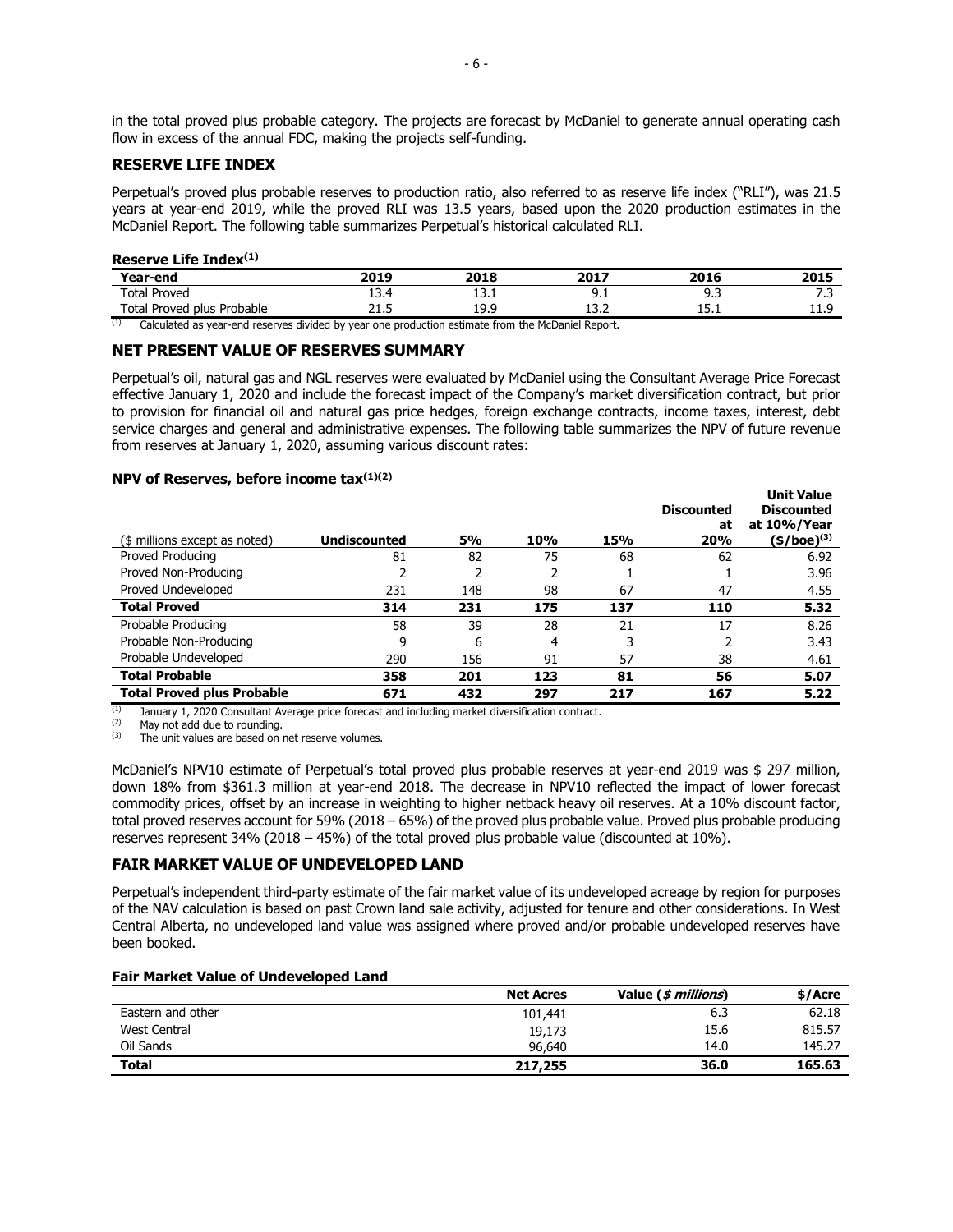The fair market value of Perpetual's undeveloped land at year-end 2019, adjusted to remove the value of undeveloped lands with reserves assigned in West Central Alberta, is estimated by an external land consultant at \$36.0 million, a decrease of 9% from \$39.4 million relative to year-end 2018. The fair market value of undeveloped oil sands leases incorporates the absolute investment to date in the ongoing bitumen extraction pilot project at Panny, with the remaining undeveloped land valued by historical land sale activity, adjusted for tenure.

## **NET ASSET VALUE**

The following NAV table shows what is normally referred to as a "produce-out" NAV calculation under which the Company's reserves would be produced at forecast future prices and costs. The value is a snapshot in time and is based on various assumptions including commodity prices and foreign exchange rates that vary over time. It should not be assumed that the NAV represents the fair market value of Perpetual's shares. The calculations below do not reflect the value of the Company's prospect inventory to the extent that the prospects are not recognized within the NI 51-101 compliant reserve assessment, except as they are valued through the estimate of the fair market value of undeveloped land.

## **Pre-tax NAV at December 31, 2019(1)**

|                                                                                |                     |           |        | <b>Discounted at</b> |
|--------------------------------------------------------------------------------|---------------------|-----------|--------|----------------------|
| (\$ millions, except as noted)                                                 | <b>Undiscounted</b> | <b>5%</b> | 10%    | 15%                  |
| Total Proved plus Probable Reserves <sup>(2)</sup>                             | 671.4               | 432.0     | 297.3  | 217.3                |
| TOU share investment <sup>(3)</sup>                                            | 15.2                | 15.2      | 15.2   | 15.2                 |
| Fair market value of undeveloped land <sup>(4)</sup>                           | 36.0                | 36.0      | 36.0   | 36.0                 |
| Bank debt, net of working capital $(1)$                                        | (54.6)              | (54.6)    | (54.6) | (54.6)               |
| TOU share margin loan <sup>(1)(3)(5)</sup>                                     | (0.1)               | (0.1)     | (0.1)  | (0.1)                |
| Term $\text{loan}^{(5)}$                                                       | (45.0)              | (45.0)    | (45.0) | (45.0)               |
| Senior notes $(5)$                                                             | (33.6)              | (33.6)    | (33.6) | (33.6)               |
| Estimate of Additional Future Abandonment and Reclamation Costs <sup>(6)</sup> | (0.0)               | (0.0)     | (0.0)  | (0.0)                |
| Derivatives <sup><math>(7)</math></sup>                                        | (14.7)              | (14.7)    | (14.7) | (14.7)               |
| <b>NAV</b>                                                                     | 574.6               | 335.2     | 200.5  | 120.5                |
| Common shares outstanding (million)                                            | 61.31               | 61.31     | 61.31  | 61.31                |
| NAV per share (\$/share)                                                       | 9.37                | 5.47      | 3.27   | 1.97                 |

(1) Financial information is per Perpetual's 2019 audited consolidated financial statements.<br>(2) Beserve values per McDaniel Report as at December 31, 2019

Reserve values per McDaniel Report as at December 31, 2019.

(3) Tourmaline Oil Corp. ("TOU") share value based on 1.0 million shares at December 31, 2019 closing price (\$15.22 per share).<br>(4) Independent third-party estimate: excludes undeveloped land in West Central Alberta with r

(4) Independent third-party estimate; excludes undeveloped land in West Central Alberta with reserves assigned.

 $(5)$  Measured at principal amount.<br> $(6)$  All abandonment obligations in

(6) All abandonment obligations including future abandonment and reclamation costs for pipelines and facilities and non-reserve wells are included in the McDaniel Report.

(7) Value as at December 31, 2019, relative to the Consultant Average Price Forecast. Excludes market diversification contract which is included in total proved plus probable reserves.

The above evaluation includes FDC expectations required to bring undeveloped reserves on production, as recognized by McDaniel, that meet the criteria for booking under NI 51-101. The fair market value of undeveloped land does not reflect the value of the Company's extensive prospect inventory which is anticipated to be converted into reserves and production over time through future capital investment.

# **FINDING AND DEVELOPMENT COSTS**

Under NI 51-101, the methodology to be used to calculate F&D costs includes incorporating changes in FDC required to bring the proved and probable undeveloped reserves to production. Changes in forecast FDC occur annually as a result of development activities, acquisitions and disposition activities, undeveloped reserve revisions and capital cost estimates that reflect the independent evaluator's best estimate of what it will cost to bring the proved plus probable undeveloped reserves on production.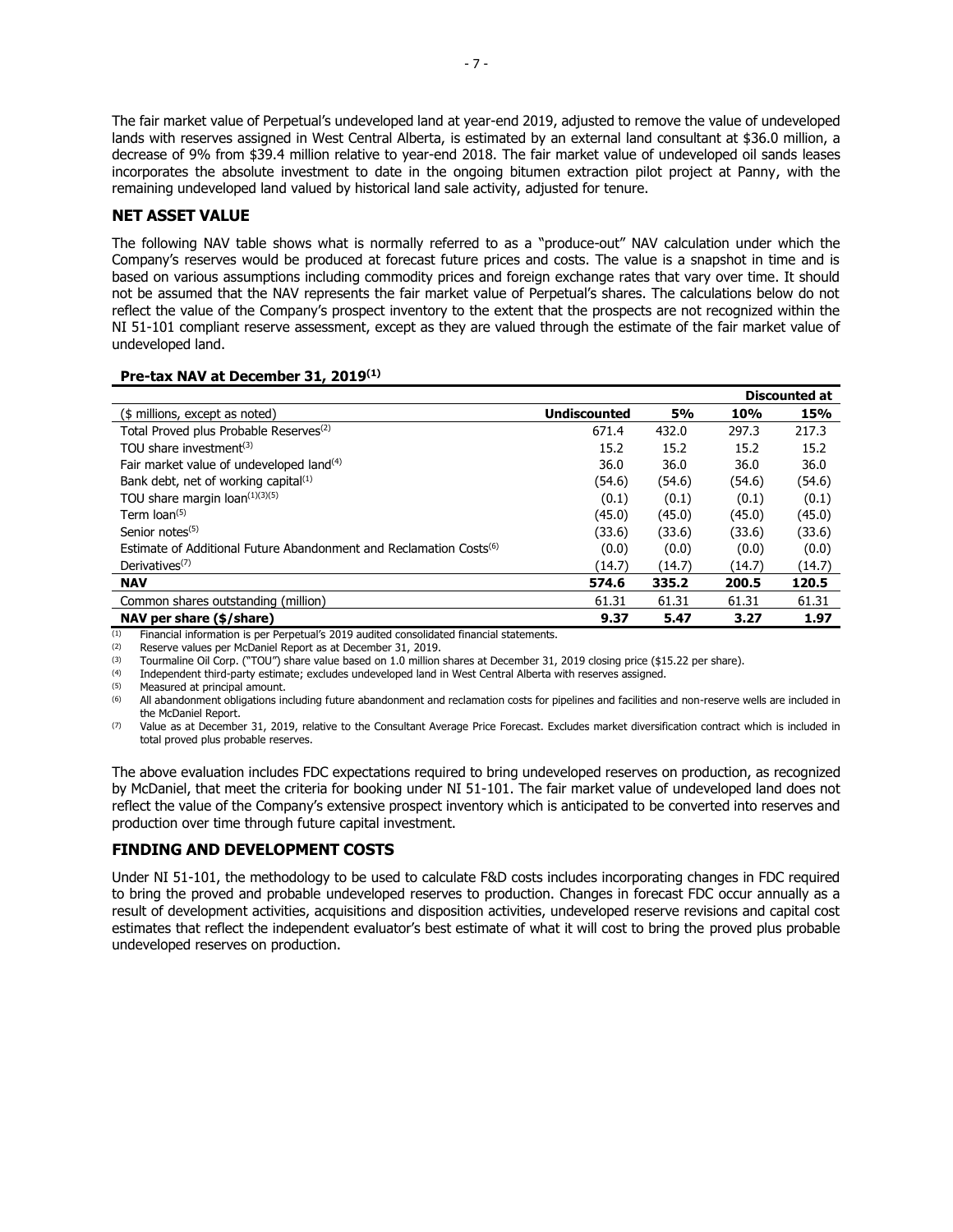# **2019 F&D Costs**(1)

| (\$ millions except as noted)                                   |    | <b>Proved</b> | <b>Proved &amp; Probable</b> |       |
|-----------------------------------------------------------------|----|---------------|------------------------------|-------|
| <b>F&amp;D Costs, including FDC</b>                             |    |               |                              |       |
| Exploration and development capital expenditures <sup>(2)</sup> | \$ | 12.87         |                              | 12.87 |
| Total change in FDC                                             |    | (2.43)        |                              | 12.78 |
| Total F&D capital, including change in FDC                      | \$ | 10.44         | \$                           | 25.65 |
| Reserve additions, including revisions ( <i>MMboe</i> )         |    | 1.11          |                              | 2.43  |
| F&D Costs, including FDC (\$/boe)                               | \$ | 9.37          | \$                           | 10.54 |
| <b>FD&amp;A Costs, including FDC</b>                            |    |               |                              |       |
| Exploration and development capital expenditures <sup>(2)</sup> | \$ | 12.87         | \$                           | 12.87 |
| Proceeds on dispositions, net of acquisitions                   |    | 0.0           |                              | 0.0   |
| Total change in FDC                                             |    | (2.43)        |                              | 12.78 |
| Total FD&A capital, including change in FDC                     | \$ | 10.44         | \$                           | 25.65 |
| Reserve additions, including net acquisitions (MMboe)           |    | 1.11          |                              | 2.43  |
| FD&A Costs, including FDC (\$/boe)                              | S  | 9.37          | S                            | 10.54 |

<sup>(1)</sup> Financial information is per Perpetual's 2019 preliminary unaudited consolidated financial statements.<br><sup>(2)</sup> Excludes corporate assets and expenditures on decommissioning obligations.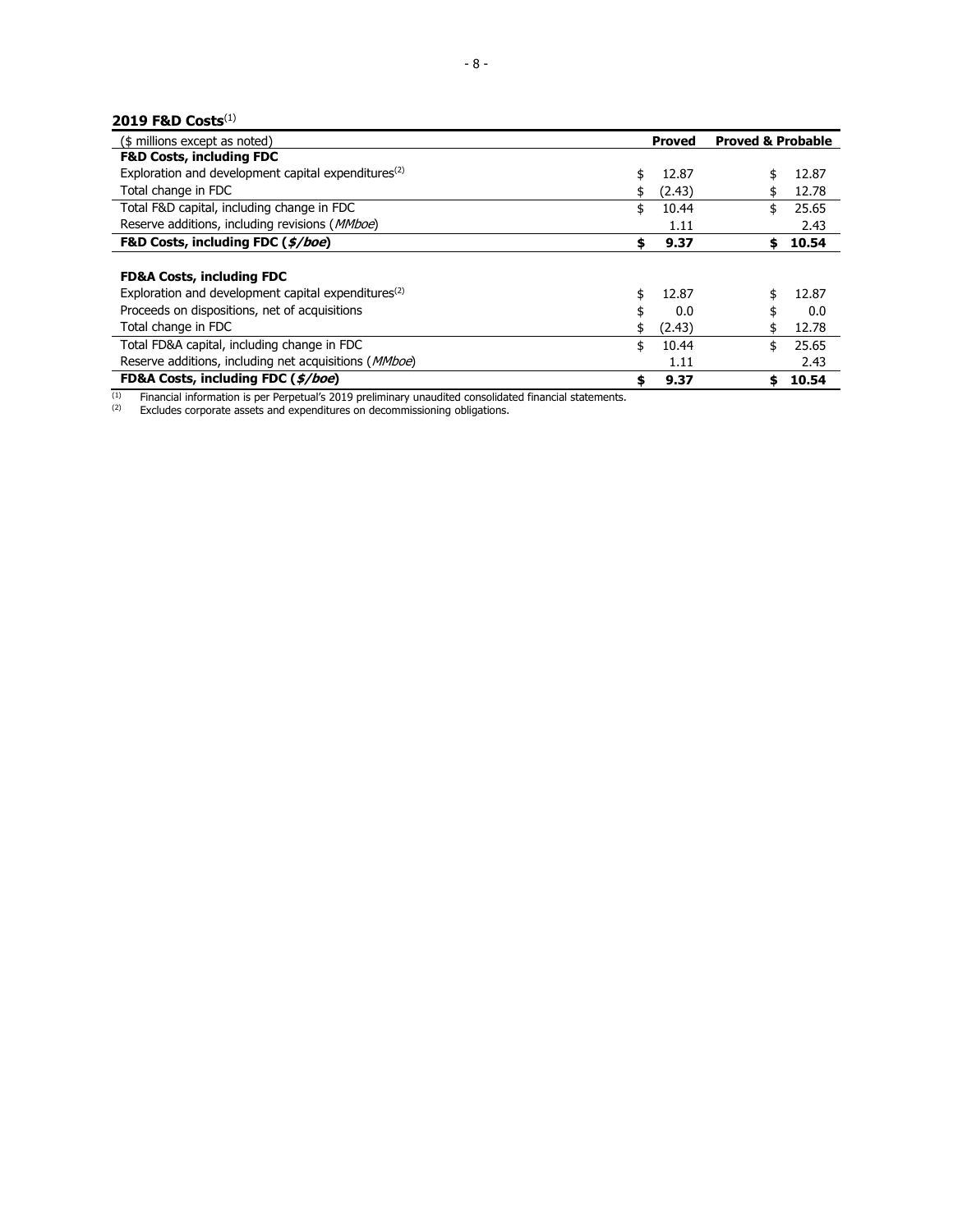| <b>Financial and Operating Highlights</b>                 |           | <b>Three Months ended</b> | December 31          |           |                      | <b>Year ended</b><br>December 31 |
|-----------------------------------------------------------|-----------|---------------------------|----------------------|-----------|----------------------|----------------------------------|
| (\$Cdn thousands,<br>except volume and per share amounts) | 2019      | 2018                      | Change               | 2019      |                      | 2018 Change                      |
| <b>Financial</b>                                          |           |                           |                      |           |                      |                                  |
| Oil and natural gas revenue                               | 15,830    | 21,510                    | (26%)                | 74,361    | 86,128               | (14%)                            |
| Net loss                                                  | (32, 498) |                           | $(331)$ $(9,718%)$   | (94, 015) | $(20,380)$ $(361\%)$ |                                  |
| Per share $-$ basic and diluted <sup>(2)</sup>            | (0.54)    |                           | $(0.01)$ $(5,300\%)$ | (1.56)    |                      | $(0.34)$ $(359%)$                |
| Cash flow from (used in) operating activities             | (1, 290)  | 5,163                     | (125%)               | 17,806    | 31,525               | (44%)                            |
| Per share <sup>(1)(2)</sup>                               | (0.02)    | 0.09                      | (122%)               | 0.30      | 0.53                 | (43%)                            |
| Adjusted funds flow(1)                                    | 340       | 8,052                     | (96%)                | 14,534    | 30,155               | (52%)                            |
| Per share <sup>(2)</sup>                                  | 0.01      | 0.13                      | (92%)                | 0.24      | 0.50                 | (52%)                            |
| Revolving bank debt                                       | 47,552    | 42,561                    | 12%                  | 47,552    | 42,561               | 12%                              |
| Senior notes, principal amount                            | 33,580    | 32,490                    | 3%                   | 33,580    | 32,490               | 3%                               |
| Term loan, principal amount                               | 45,000    | 45,000                    | $\qquad \qquad -$    | 45,000    | 45,000               | $\overline{\phantom{0}}$         |
| TOU share margin demand loan, principal amount            | 100       | 14,144                    | (99%)                | 100       | 14,144               | (99%)                            |
| TOU share investment                                      | (15, 220) | (28, 132)                 | (46%)                | (15, 220) | (28, 132)            | (46%)                            |
| Net working capital deficiency <sup>(1)</sup>             | 7,068     | 6,543                     | 8%                   | 7,068     | 6,543                | 8%                               |
| Total net debt <sup>(1)</sup>                             | 118,080   | 112,606                   | 5%                   | 118,080   | 112,606              | 5%                               |
| Net capital expenditures                                  |           |                           |                      |           |                      |                                  |
| Capital expenditures                                      | 1,995     | 5,617                     | (64%)                | 12,939    | 26,888               | (52%)                            |
| Net proceeds on acquisitions and dispositions             |           | (1, 285)                  | $(100\%)$            | -         | (3,030)              | $(100\%)$                        |
| Net capital expenditures                                  | 1,995     | 4,332                     | (54%)                | 12,939    | 23,858               | (46%)                            |
| Common shares outstanding (thousands)                     |           |                           |                      |           |                      |                                  |
| End of period $(3)$                                       | 60,513    | 60,240                    |                      | 60,513    | 60,240               |                                  |
| Weighted average - basic and diluted                      | 60,444    | 60,448                    |                      | 60,258    | 60,039               | -                                |
| <b>Operating</b>                                          |           |                           |                      |           |                      |                                  |
| Average production                                        |           |                           |                      |           |                      |                                  |
| Natural gas (MMcf/d)                                      | 36.6      | 44.9                      | (18%)                | 42.3      | 52.6                 | (20%)                            |
| Oil (bbl/d)                                               | 1,275     | 1,301                     | (2%)                 | 1,224     | 1,050                | 17%                              |
| NGL (bbl/d)                                               | 606       | 715                       | (15%)                | 719       | 774                  | (7%)                             |
| Total (boe/d)                                             | 7,991     | 9,491                     | (16%)                | 8,988     | 10,594               | (15%)                            |
| Average prices                                            |           |                           |                      |           |                      |                                  |
| Realized natural gas price (\$/Mcf)                       | 2.00      | 4.38                      | (54%)                | 2.77      | 3.05                 | (9%)                             |
| Realized oil price (\$/bbl)                               | 43.85     | 19.83                     | 121%                 | 44.87     | 40.62                | 10%                              |
| Realized NGL price (\$/bbl)                               | 43.93     | 35.73                     | 23%                  | 41.01     | 52.96                | (23%)                            |
| <b>Wells drilled</b>                                      |           |                           |                      |           |                      |                                  |
| Natural gas - gross (net)                                 | $-(-)$    | $-(-)$                    |                      | $-(-)$    | 1(1.0)               |                                  |
| $Oil - gross (net)$                                       | $-(-)$    | $-(-)$                    |                      | 5(5.0)    | 6(6.0)               |                                  |
| Total $-$ gross (net)                                     | $-(-)$    | $-(-)$                    |                      | 5(5.0)    | 7(7.0)               |                                  |

 $<sup>(1)</sup>$  These are non-GAAP measures. Please refer to "Non-GAAP Measures" at the end of this press release.</sup>

 $(2)$  Based on weighted average basic common shares outstanding for the period.

 $^{(3)}$  All common shares are net of shares held in trust (2019 – 801; 2018 – 661). See "Note 17 to the Audited Consolidated Financial Statements".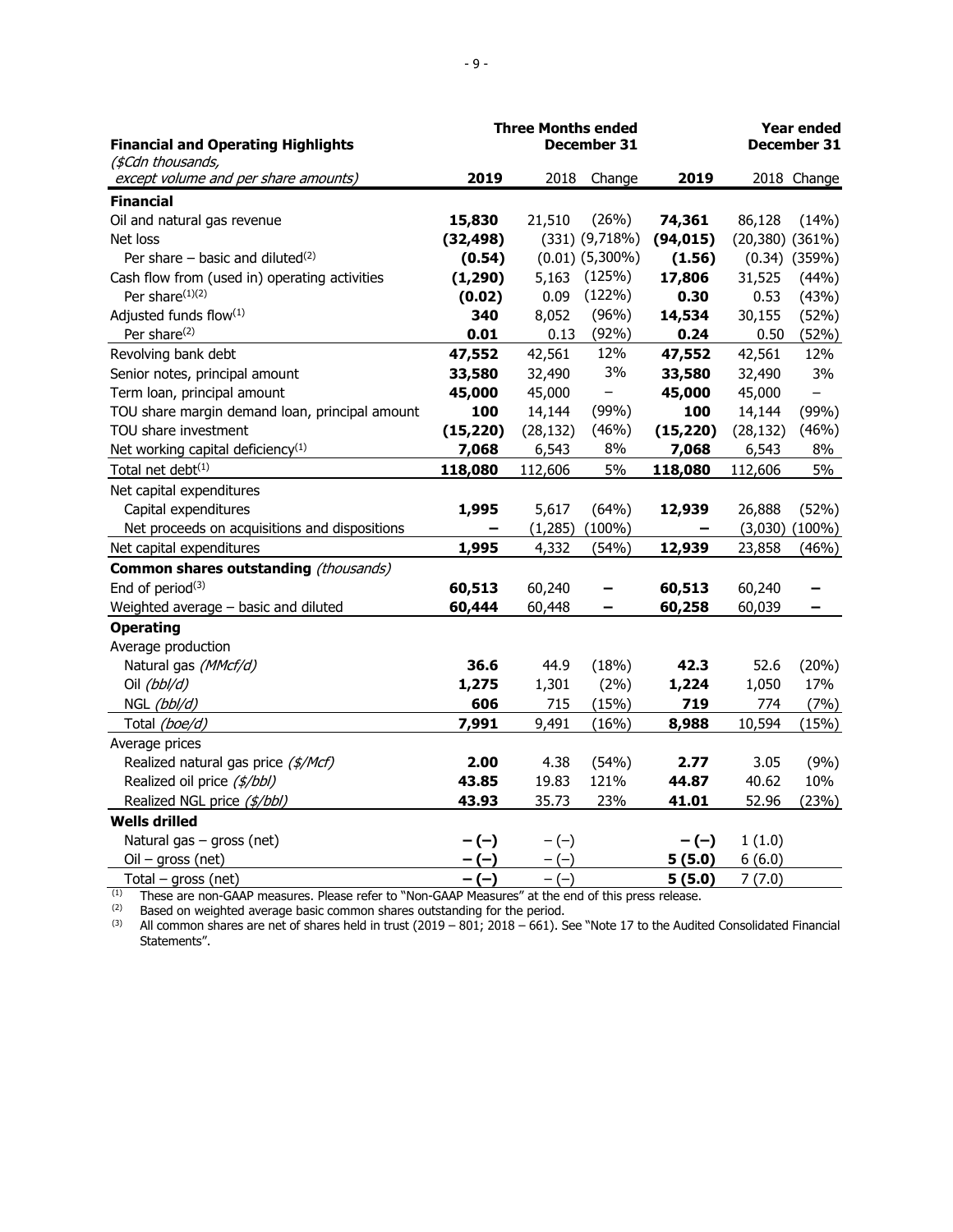#### **ADDITIONAL INFORMATION**

For additional information, please contact:

| Perpetual Energy Inc.                                          |                                                                                |
|----------------------------------------------------------------|--------------------------------------------------------------------------------|
| Suite 3200, 605 - 5 Avenue SW Calgary, Alberta, Canada T2P 3H5 |                                                                                |
|                                                                | Telephone: 403 269-4400  Fax: 403 269-4444  Email: info@perpetualenergyinc.com |

| Susan L. Riddell Rose | President and Chief Executive Officer              |
|-----------------------|----------------------------------------------------|
| W. Mark Schweitzer    | Vice President Finance and Chief Financial Officer |

#### **Oil and Gas Advisories**

The reserves estimates contained in this news release represent gross reserves as at December 31, 2019 as estimated by McDaniel and Associates Consultants Ltd. ("McDaniel") and are defined under National Instrument 51-101 as interest before deduction of royalties and without including any royalty interests. The recovery and reserves estimates of crude oil, NGL and natural gas reserves provided herein are estimates only and there is no guarantee that the estimated reserves will be recovered. Actual crude oil, natural gas and NGL reserves may be greater than or less than the estimates provided herein.

To provide a single unit-of-production for analytical purposes, natural gas production and reserves volumes are converted mathematically to equivalent barrels of oil (boe), using the industry-accepted standard conversion of six thousand cubic feet of natural gas to one barrel of oil (6 Mcf = 1 bbl). The 6:1 boe ratio is based on an energy equivalency conversion method primarily applicable at the burner tip. It does not represent a value equivalency at the wellhead and is not based on either energy content or current prices. While the boe ratio is useful for comparative measures and observing trends, it does not accurately reflect individual product values and might be misleading, particularly if used in isolation. As well, given that the value ratio, based on the current price of crude oil to natural gas, is significantly different from the 6:1 energy equivalency ratio, using a 6:1 conversion ratio may be misleading as an indication of value.

This news release contains metrics commonly used in the oil and natural gas industry, such as "finding and development" costs or "F&D" costs and "F&D recycle ratio". These oil and gas metrics have been prepared by management and do not have standardized meanings or standard methods of calculation and therefore, such measures may not be comparable to similar measures used by other companies and should not be used to make comparisons. Such metrics have been included in this news release to provide readers with additional measures to evaluate Perpetual's performance, however, such measures are not reliable indicators of Perpetual's future performance and future performance may not compare to Perpetual's performance in previous periods and therefore, such metrics should not be unduly relied upon. Management uses these oil and gas metrics for its own performance measurements and to provide shareholders and investors with measures to compare Perpetual's operations over time. Readers are cautioned that the information provided by these metrics, or that can be derived from the metrics presented in this news release, should not be relied upon for investment or other purposes.

F&D costs are calculated on a per boe basis by dividing the aggregate of the change in future development capital ("FDC") from the prior year for the particular reserve category and the costs incurred on development and exploration activities in the year by the change in reserves from the prior year for the reserve category. F&D costs take into account reserves revisions during the year on a per boe basis. The aggregate of the F&D costs incurred in the financial year and changes during that year in estimated FDC generally will not reflect total F&D costs related to reserves additions for that year.

F&D recycle ratio is calculated by dividing the operating netback for the period by the F&D costs per boe for the particular reserve category.

The following abbreviations used in this news release have the meanings set forth below:

| bbls         | barrels                       |
|--------------|-------------------------------|
| boe          | barrels of oil equivalent     |
| Mcf          | thousand cubic feet           |
| <b>MMcf</b>  | million cubic feet            |
| <b>MMBtu</b> | million British Thermal Units |
| GJ           | gigajoules                    |

#### **Forward-Looking Information**

Certain information regarding Perpetual in this news release including management's assessment of future plans and operations may constitute forward-looking information or statements under applicable securities laws. The forward looking information includes, without limitation, anticipated amounts and allocation of capital spending; statements pertaining to adjusted funds flow levels, statements regarding estimated production and timing thereof; statements pertaining to type curves being exceeded, forecast average production; completions and development activities; infrastructure expansion and construction; estimated FDC required to convert proved plus probable non-producing and undeveloped reserves to proved producing reserves; prospective oil and natural gas liquids production capability; projected realized natural gas prices and adjusted funds flow; estimated decommissioning obligations;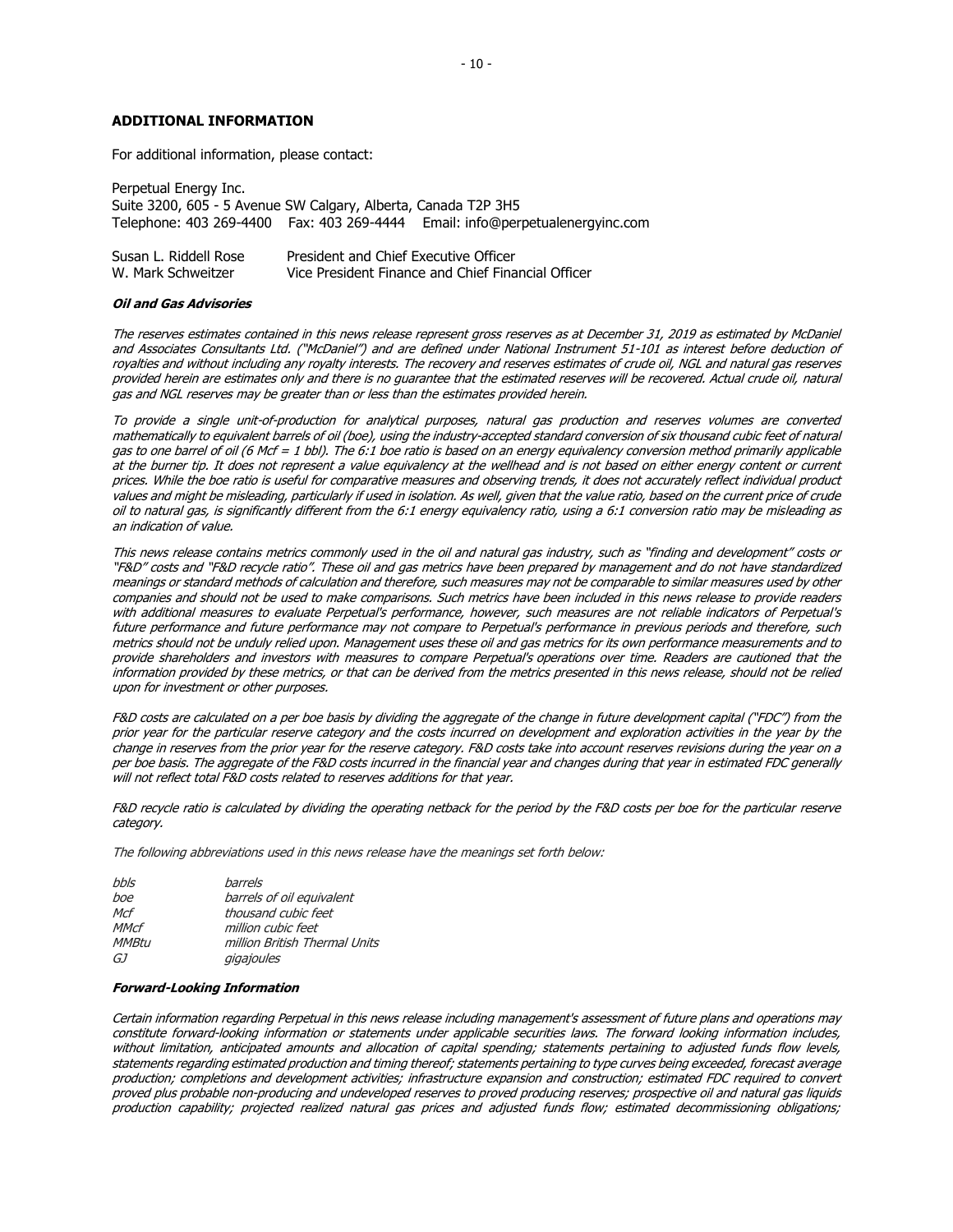commodity prices and foreign exchange rates; and commodity price management. Various assumptions were used in drawing the conclusions or making the forecasts and projections contained in the forward-looking information contained in this news release, which assumptions are based on management's analysis of historical trends, experience, current conditions and expected future developments pertaining to Perpetual and the industry in which it operates as well as certain assumptions regarding the matters outlined above. Forward-looking information is based on current expectations, estimates and projections that involve a number of risks, which could cause actual results to vary and in some instances to differ materially from those anticipated by Perpetual and described in the forward-looking information contained in this news release. Undue reliance should not be placed on forward-looking information, which is not a guarantee of performance and is subject to a number of risks or uncertainties, including without limitation those described under "Risk Factors" in Perpetual's Annual Information Form and MD&A for the year ended December 31, 2019 and those included in other reports on file with Canadian securities regulatory authorities which may be accessed through the SEDAR website [\(www.sedar.com\)](http://www.sedar.com/) and at Perpetual's website [\(www.perpetualenergyinc.com\)](http://www.perpetualenergyinc.com/). Readers are cautioned that the foregoing list of risk factors is not exhaustive. Forward-looking information is based on the estimates and opinions of Perpetual's management at the time the information is released, and Perpetual disclaims any intent or obligation to update publicly any such forward-looking information, whether as a result of new information, future events or otherwise, other than as expressly required by applicable securities law.

#### **Non-GAAP Measures**

This news release contains the terms "adjusted funds flow", "adjusted funds flow per share", "adjusted funds flow per boe", "available liquidity", "cash costs", "net working capital deficiency (surplus)", "net debt", "net bank debt", "net debt to adjusted funds flow ratio", "operating netback", "realized revenue" and "enterprise value" which do not have standardized meanings prescribed by GAAP. Management believes that in addition to net income (loss) and net cash flows from operating activities as defined by GAAP, these terms are useful supplemental measures to evaluate operating performance. Users are cautioned however that these measures should not be construed as an alternative to net income (loss) or net cash flows from operating activities determined in accordance with GAAP as an indication of Perpetual's performance and may not be comparable with the calculation of similar measurements by other entities.

Adjusted funds flow: Management uses adjusted funds flow and adjusted funds flow per boe as key measures to assess the ability of the Company to generate the funds necessary to finance capital expenditures, expenditures on decommissioning obligations and meet its financial obligations. Adjusted funds flow is calculated based on cash flows from (used in) operating activities, excluding changes in non-cash working capital and expenditures on decommissioning obligations since Perpetual believes the timing of collection, payment or incurrence of these items is variable. Expenditures on decommissioning obligations may vary from period to period depending on capital programs and the maturity of the Company's operating areas. Expenditures on decommissioning obligations are managed through the capital budgeting process which considers available adjusted funds flow. The Company has also deducted the change in gas over bitumen royalty financing from adjusted funds flow to present these payments net of gas over bitumen royalty credits received. These payments are indexed to gas over bitumen royalty credits and are recorded as a reduction to the Corporation's gas over bitumen royalty financing obligation in accordance with IFRS. Additionally, the Company has excluded payment of restructuring costs associated with employee downsizing costs, which management considers to not be related to cash flow from operating activities.

Adjusted funds flow per share is calculated using the same weighted average number of shares outstanding used in calculating net income (loss) per share. Adjusted funds flow is not intended to represent net cash flows from (used in) operating activities calculated in accordance with IFRS.

Adjusted funds flow per boe is calculated as adjusted funds flow divided by total production sold in the period.

Available Liquidity: Available Liquidity is defined as Perpetual's reserve-based credit facility borrowing limit (the "Borrowing Limit"), plus the fair value of the Tourmaline Oil Corp. ("TOU") share investment, less borrowings and letters of credit issued under the reserve-based credit facility (the "Credit Facility") and the TOU share margin demand loan. Management uses available liquidity to assess the ability of the Company to finance capital expenditures and expenditures on decommissioning obligations, and to meet its financial obligations.

Cash costs: Cash costs are comprised of royalties, production and operating, transportation, general and administrative, and cash finance expense. Cash costs per boe is calculated by dividing cash costs by total production sold in the period. Management believes that cash costs assist management and investors in assessing Perpetual's efficiency and overall cost structure.

Realized revenue: Realized revenue is the sum of realized natural gas revenue, realized oil revenue and realized natural gas liquids ("NGL") revenue which includes realized gains (losses) on financial natural gas, crude oil, NGL and foreign exchange contracts but excludes any realized gains (losses) resulting from marketing contracts associated with the disposition of the shallow gas assets on October 1, 2016 (the "Shallow Gas Disposition") to Sequoia Resources Corp. ("Sequoia"). Realized revenue, including foreign exchange and the market diversification contract, is used by management to calculate the Corporation's net realized commodity prices, taking into account monthly settlements of financial crude oil and natural gas forward sales, collars, basis differentials, and forward foreign exchange sales. These contracts are put in place to protect Perpetual's adjusted funds flow from potential volatility in commodity prices and foreign exchange rates. Any related realized gains or losses are considered part of the Corporation's realized commodity price.